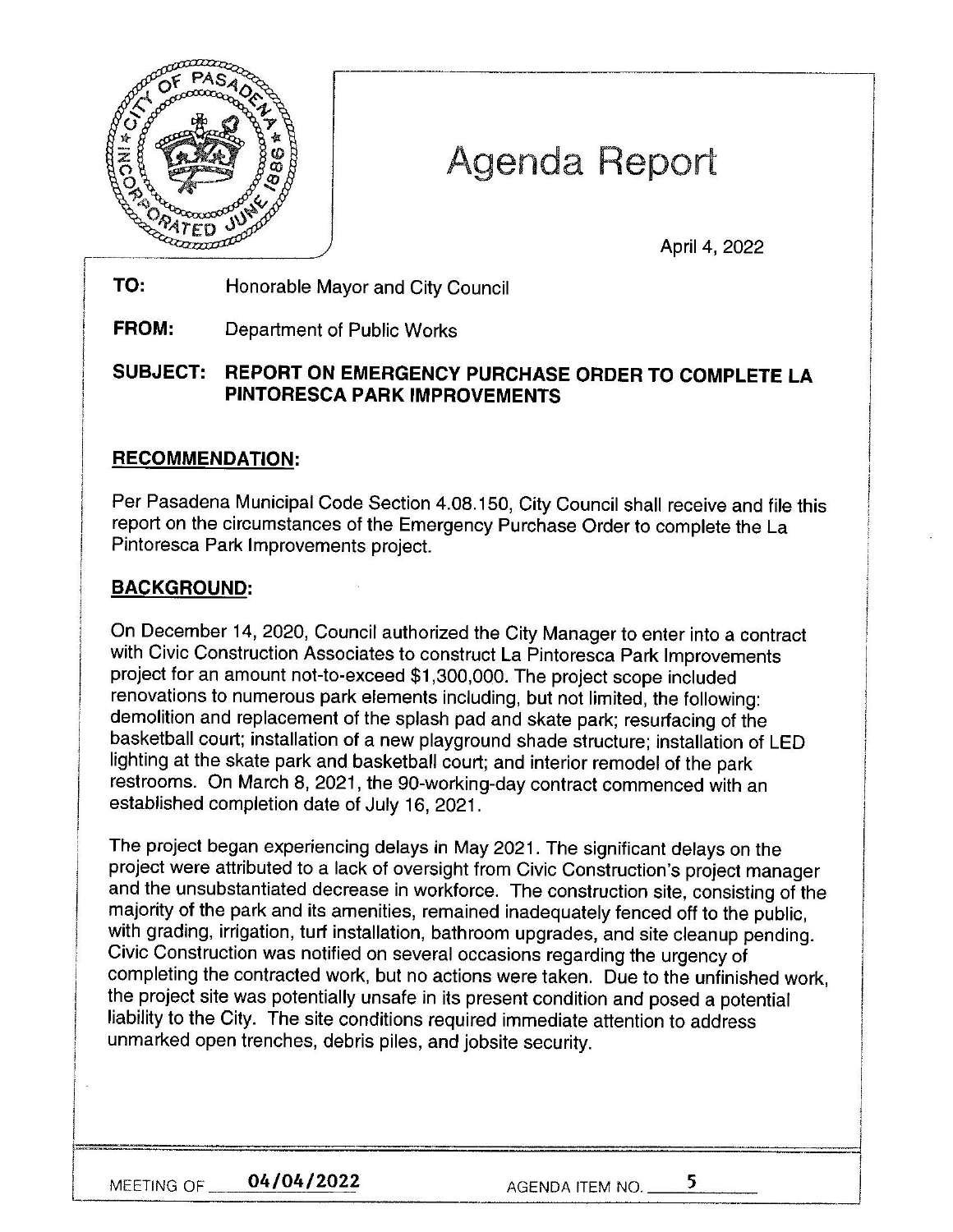Emergency Purchase Order - La Pintoresca Park Improvements Page 2 of 3 April 4, 2022

On February 8, 2022, Public Works, with assistance from the City Attorney's office, issued a Notice of Intent to Terminate Contract (see Attachment A) by exercising the City's option under paragraph 7.15, Termination for Convenience (without cause), of Labor and Materials Contract No. 31,948. Under the terms of the notice, Contract No. 31,948 was effectively terminated on February 23, 2022 (15 calendar days after issuance of the notice). At the time of issuance of the Notice of Intent to Terminate Contract, the project was approximately 85% complete.

In order to safely secure the site and expedite the completion of the unfinished work, staff contacted local Pasadena contractors with successful project delivery history. G Team Landscape Construction, Inc. indicated they were able to mobilize immediately following the termination of Civic Construction's contract and submitted a proposal. Their line-item cost proposal breakdown was in line with Civic Construction's approved billing schedule of values and was within the range of what would be expected if the project were formally advertised for bid.

G Team Landscape Construction, Inc. began construction on February 28, 2022 and has substantially completed the scope of work to safely re-open the park for public use. The scope of work includes the children's playground, new splash pad, new skate park, renovated basketball court, and open green space. The installation of decorative perimeter fencing on the south side of the skate park and basketball court, as well as the replacement of the park restroom doors, will be completed by alternate vendors at the end of April 2022.

Located in Pasadena, G Team Landscape Construction, Inc. has previously performed work for the City on the Hahamonga Watershed Park - Habitat Restoration project in FY 2019 for a contract amount of \$230,000 and Lower Arroyo Seco - Habitat Restoration project in FY 2021 for a contract amount of \$484,998.

The purchase order contract with G Team Landscape Construction, Inc. was set up as follows:

| <b>Base Bid</b>                      | \$173,112 |
|--------------------------------------|-----------|
| Contingency                          | \$20,000  |
| <b>Contract Not-to-Exceed Amount</b> | \$193,112 |

#### **COUNCIL POLICY CONSIDERATION:**

This project is consistent with the City Council's goal to improve, maintain and enhance public facilities and infrastructure. It also supports the Public Facilities Element of the General Plan by maintaining public facilities to enhance the quality of life of the community.